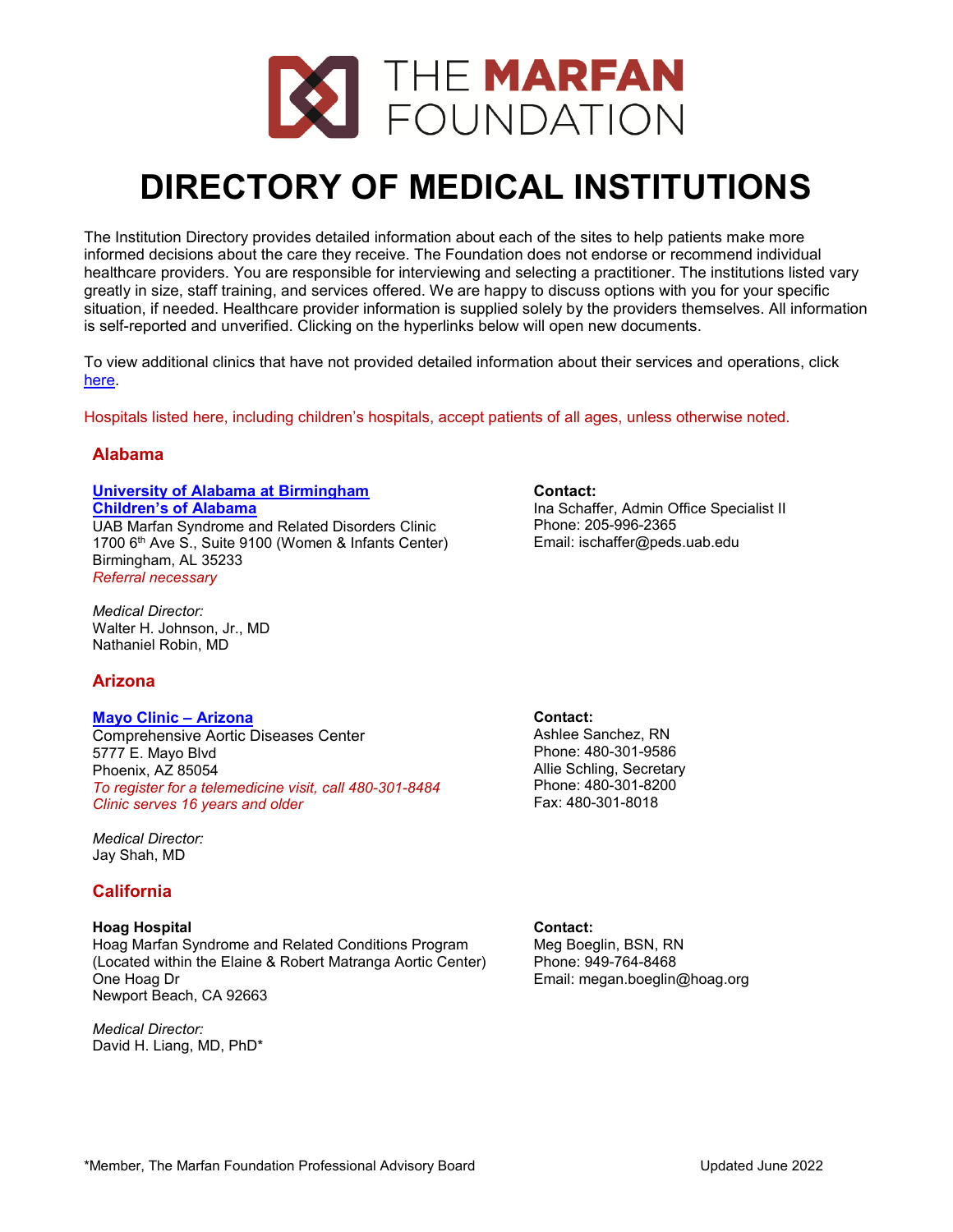

*California continued*

#### **[USC Keck Medical Center](https://marfan.org/wp-content/uploads/2021/09/USC-Keck-Medical-Center-2021.pdf)**

1520 San Pablo St, Suite 4300 Los Angeles, CA 90033

*Medical Director:* Robbin G. Cohen, MD, MMM

#### **[UCLA Mattel Children's Hospital](https://marfan.org/wp-content/uploads/2021/09/UCLA-Mattel-Childrens-Hospital-2021.pdf)**

UCLA Pediatric Marfan and Aortopathy Clinic 200 Medical Plaza Driveway, Suite 330 Los Angeles, CA 90095 *Clinic serves children to age 21; UCLA Adult Congenital Heart Marfan Clinic serves 18 years and older*

*Medical Director:*  Greg Perens, MD

#### **[Rady Children's Hospital of San Diego](https://marfan.org/wp-content/uploads/2021/07/Rady-Childrens-Hospital-of-San-Diego-2022.pdf)**

3020 Children's Way San Diego, CA 92123 *Clinic serves children to age 25*

*Medical Director:*  Paul Grossfeld, MD

# **[Stanford Children's Health](https://marfan.org/wp-content/uploads/2021/07/Stanford-Childrens-Hospital-2022.pdf)**

Cardiovascular Connective Tissue Disorders Clinic 1195 West Fremont Ave Sunnyvale, CA 94087 *Clinic serves children to age 22 Referral necessary*

*Medical Director:* Ronnie Thomas Collins, II, MD

# **Stanford University Medical Center**

Stanford Marfan Syndrome & Aortic Center 300 Pasteur Dr, Room H2157 Stanford, CA 94305

*Medical Director:*  David H. Liang, MD, PhD\*

# **Florida**

# **[Joe DiMaggio Children's Hospital](https://marfan.org/wp-content/uploads/2021/09/Joe-DiMaggio-Childrens-Hospital-2021.pdf)**

Marfan Clinic 1150 N. 35th Ave, Suite 490 Hollywood, FL 33021

*Medical Director:*  Roman Yusupov, MD **Contact:** Jennifer Rios, Genetic Counselor Appointments: 323-442-5849 Email: jennifer.rios@med.usc.edu

**Contact:** Greg Perens, MD Phone: 310-267-7667 Email: gperens@mednet.ucla.edu

**Contact:** Jan Hedlun Phone: 858-966-5855 jhedlun@rchsd.org

### **Contact:**

Samantha Mourrain, Nurse Coordinator Phone: 650-924-5867 Email: cctd@stanfordchildrens.org

# **Contact:**

Mitchel Pariani, MS, LCGC, Center Coordinator Phone: 650-498-0675 Email: mpariani@stanfordhealthcare.org Appointments: 650-725-8246

**Contact:** Phone: 954-265-4637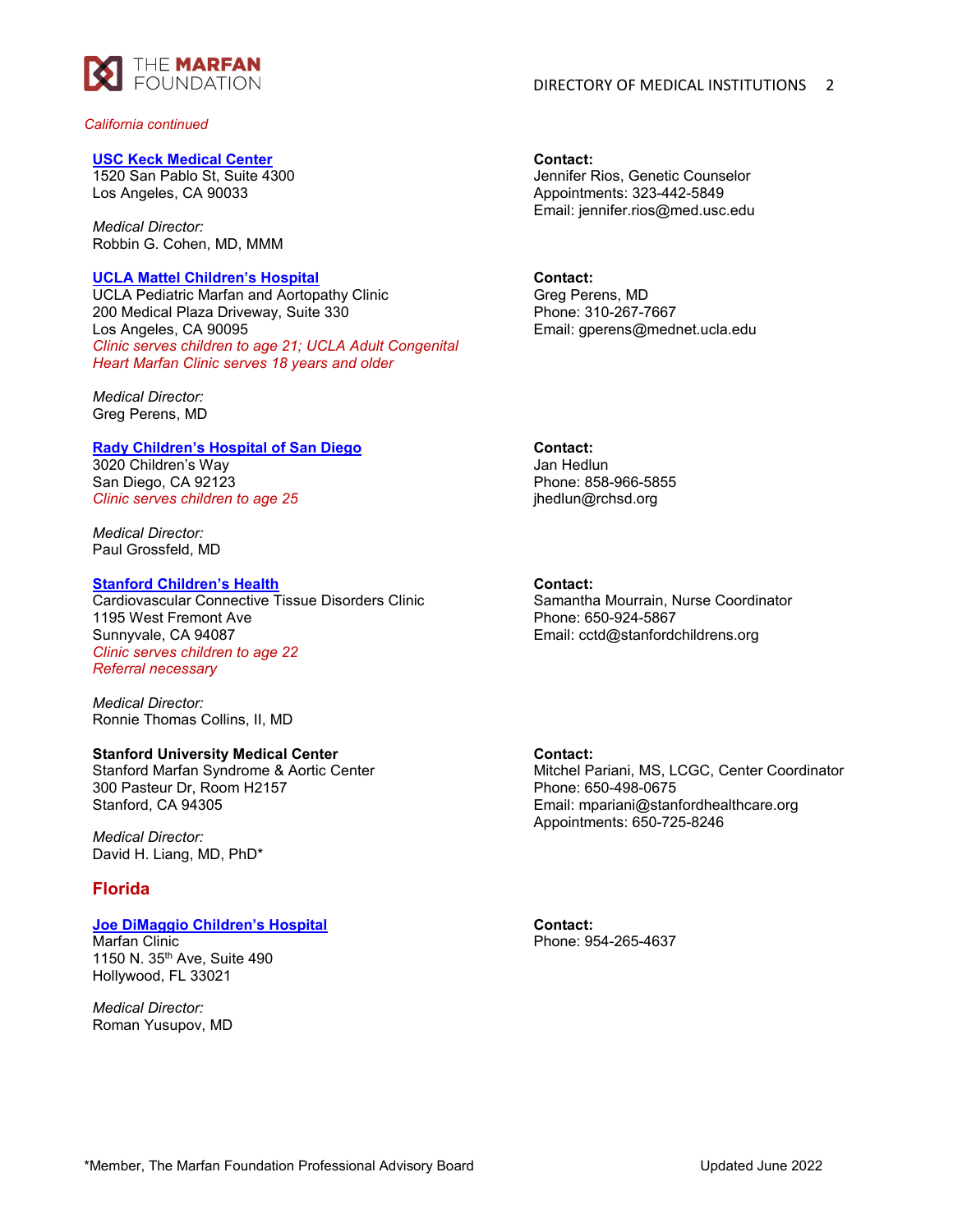

#### *Florida continued*

#### **[Mount Sinai Medical Center](https://marfan.org/wp-content/uploads/2021/09/Mount-Sinai-Medical-Center-2021.pdf)**

Marfan and Connective Tissues Disorder Clinic 4300 Alton Rd, Suite 2110 Miami Beach, FL 33140

*Medical Director:* Steve Xydas, MD

#### **[University of Florida Health Heart and Vascular Center](https://marfan.org/wp-content/uploads/2021/09/University-of-Florida-College-of-Medicine-2022.pdf)**

1505 SW Archer Rd Gainesville, FL 32608

*Medical Director:* Tomas D. Martin, MD

# **Georgia**

#### **[Children's Healthcare of Atlanta](https://marfan.org/wp-content/uploads/2021/09/Childrens-Healthcare-of-Atlanta-2021.pdf) [Emory University School of Medicine](https://marfan.org/wp-content/uploads/2021/09/Childrens-Healthcare-of-Atlanta-2021.pdf)**

Sibley Heart Center Aorta and Vascular Program CHOA Center for Advanced Pediatrics (CAP Building) 1400 Tullie Rd NE Atlanta, GA 30329 *Clinic serves children to age 21*

*Medical Director:* Glen Iannucci, MD

#### **[Emory Healthcare](https://marfan.org/wp-content/uploads/2021/07/Emory-Healthcare-2022.pdf)**

Marfan/Aortopathy Clinic within the Emory Aortic Center 1365 Clifton Rd NE Building A, 2<sup>nd</sup> Floor Atlanta, GA 30322 *Clinic serves ages 21 and older*

*Medical Director:* Bradley Leshnower, MD

**[Piedmont Heart](https://marfan.org/wp-content/uploads/2021/09/Piedmont-Heart-2021.pdf)** – Surgical Center Only Piedmont Aorta Center 95 Collier Rd NW, Suite 5015 Atlanta, GA 30309 *Clinic serves adults only*

*Medical Directors:*  Vinod Thourani, MD W. Morris Brown, MD Eyal Ben-Arie, MD

# DIRECTORY OF MEDICAL INSTITUTIONS 3

**Contact:** Luis Mourino, PA-C, MPAS Phone: 305-674-2780 Email: luis.mourino@msmc.com

**Contact:** Amy Pendley Phone: 352-273-8144 Email: amy.pendley@surgery.ufl.edu

# **Contact:**

Leslie Bishop, CPNP Phone: 404-256-2593 Email: bishopl@kidsheart.com

**Contact:**

Nikki Rose, Scheduler Phone: 404-778-3154 Email: nakeitha.rose@emoryhealthcare.org Alysa Zellner, NP, EUH Coordinator Maria Traverso, NP, ESJH Coordinator

**Contact:** Scheduling Phone: 404-605-5151 Backup Contact: Katherine Lord Phone: 404-605-5438 Email: katherine.lord@piedmont.org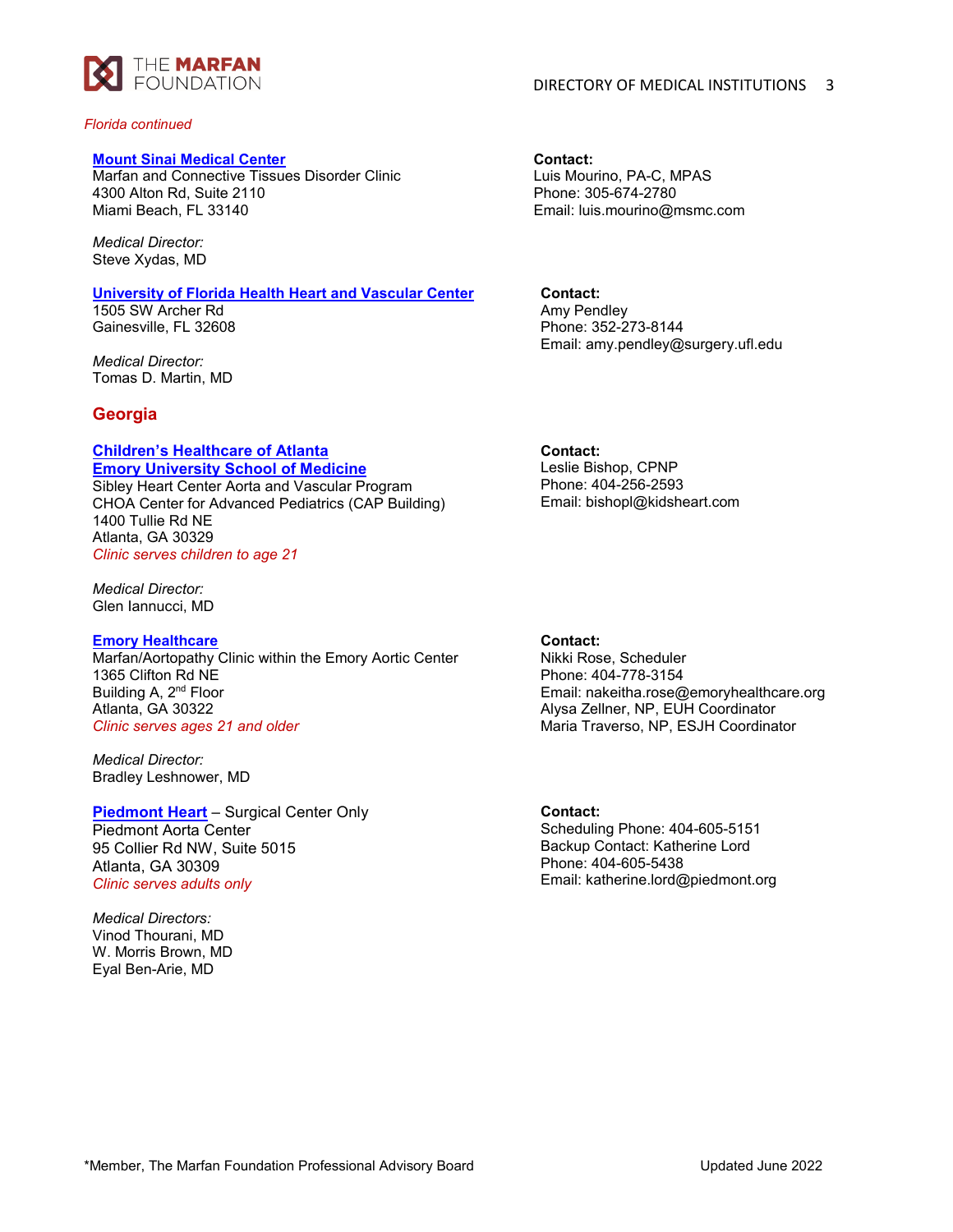

# **Illinois**

# **[Ann & Robert H. Lurie Children's Hospital of Chicago](https://marfan.org/wp-content/uploads/2021/09/Lurie-Childrens-Hospital-of-Chicago-2021.pdf)**

Connective Tissue Disorder Program 225 E. Chicago Ave, Box 21 Chicago, IL 60611 *Clinic serves children to age 18*

*Medical Directors:* Joseph Camarda, MD

# **[Northwestern Memorial Hospital](https://marfan.org/wp-content/uploads/2021/09/Bluhm-at-Northwestern-Memorial-2021.pdf)**

Bluhm Cardiovascular Institute Marfan Syndrome and Related Disorders Clinic 675 N. St. Clair St., 19-100 Chicago, IL 60611 *Clinic serves adults only; children seen at Lurie Children's* **Contact:** Diane Martin 312-227-1551

**Contact:** Janice Knuckey Phone: 312-695-0105 Email: jknuckey@nm.org

*Medical Directors:* Marla Mendelson, MD Chris Malaisrie, MD\* Lisa Wilsbacher, MD

# **Indiana**

# **[IU Health \(Indiana University Health\)](https://marfan.org/wp-content/uploads/2021/09/IU-Health-Indiana-University-Health-2021.pdf)**

Multidisciplinary Aortopathy Clinic (MAC) Riley Outreach Center at IU Health Pediatric Cardiology Clinic 575 Riley Hospital Dr, Suite MSA 2 Indianapolis, IN 46201 *An echocardiogram and an ophthalmology evaluation prior to appointments are helpful; serves adults and children*

*Medical Director:* Ben Landis, MD

# **Kentucky**

# **University of Louisville [/ Norton Children's Medical Group](https://marfan.org/wp-content/uploads/2021/07/University-of-Louisville-Norton-Childrens-Medical-Group-2022.pdf)**

Marfan Syndrome and Connective Tissue Clinic Novak Center for Children's Health 411 East Chestnut St Louisville, KY 40202 *Clinic serves children to age 18, transitions adults to adult practice*

*Medical Director:* Lucinda Thurman Wright, MD **Contact:** Stephanie Caine, Scheduler Phone: 317-944-9337

# **Contact:**

Nicole Jarrett, Clinic Manager Phone: 502-588-7450 Email: nicole.jarrett@nortonhealthcare.org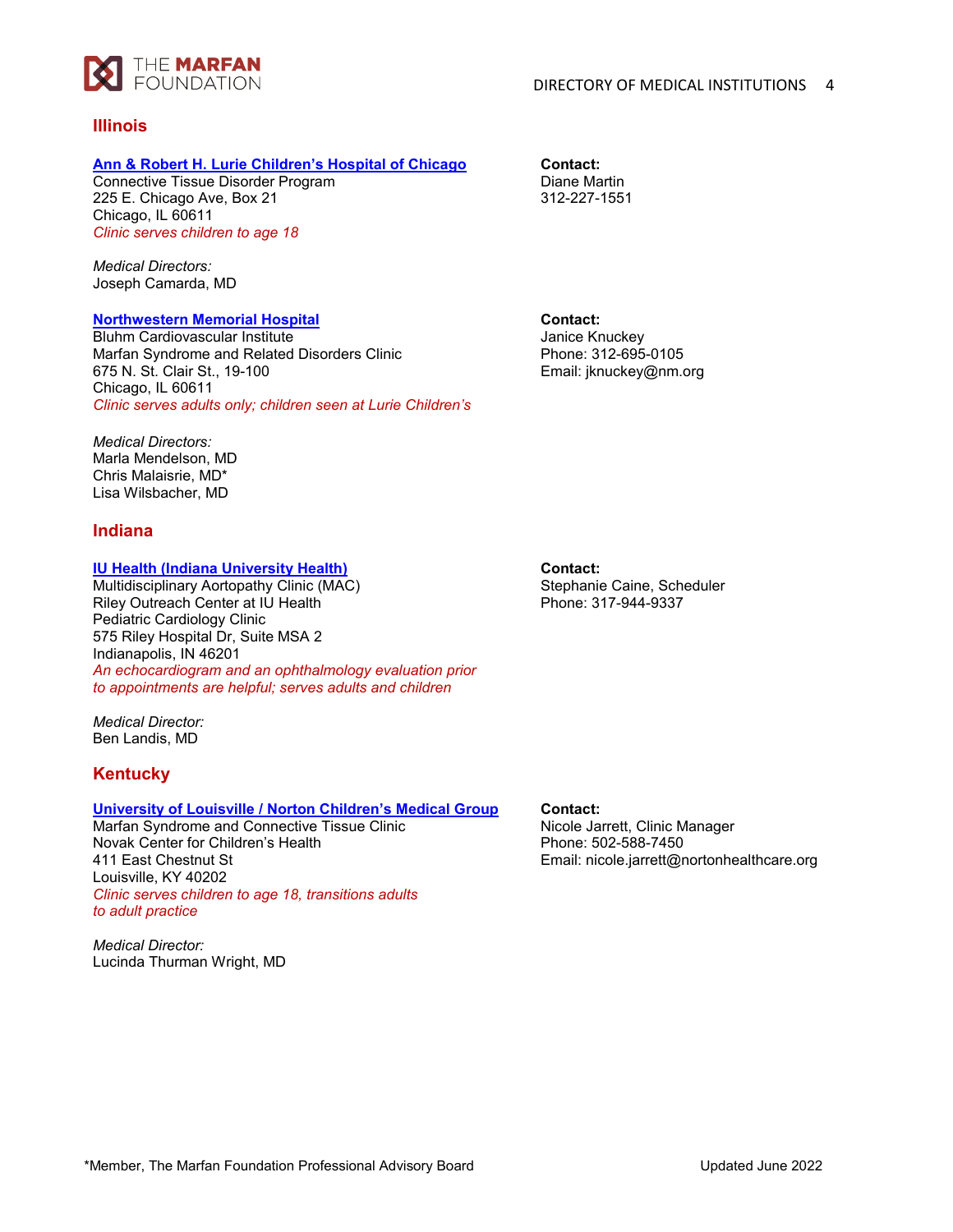

# **Maryland**

#### **[Johns Hopkins University](https://marfan.org/wp-content/uploads/2021/09/Johns-Hopkins-University-2021.pdf)**

Cardiovascular Connective Tissue Clinic The Charlotte R. Bloomberg Children's Center 1800 Orleans St, Rm 2201 Baltimore, MD 21287

*Medical Director:* Hal C. Dietz, MD\*

# **Massachusetts**

# **Boston Children's Hospital**

Marfan Syndrome, Connective Tissue, and Related Disorders Program Department of Cardiology 300 Longwood Ave Boston, MA 02115

*Medical Directors:* Ronald V. Lacro, MD\* Michael N. Singh, MD

### **Massachusetts General Hospital**

Marfan Syndrome and Related Conditions Clinic Corrigan Minehan Heart Center 55 Fruit St Boston, MA 02114

*Medical Directors:* Duke Cameron, MD\* Amy Spooner, MD

# **Michigan**

# **[Michigan Medicine Frankel Cardiovascular Center](https://marfan.org/wp-content/uploads/2021/07/Michigan-Medicine-Frankel-Cardiovascular-Center-2022.pdf)**

MI-AORTA at the Michigan Frankel Cardiovascular Center 1500 E. Medical Center Dr, 3rd Floor, Reception C Ann Arbor, MI 48109

*Medical Directors:* Marion Hofmann-Bowman, MD *Clinic serves adults only*

# **Minnesota**

**Mayo Clinic** Marfan and Thoracic Aorta Clinic 200 First St SW Rochester, MN 55905

*Medical Directors:* Juan Bowen, MD\* Joseph Dearani, MD **Contact:** Gretchen MacCarrick, MS, CGC\* Phone: 410-955-3071, Ext 1 Email: goswald1@jhmi.edu

**Contact:** Ciara McManus, NP Email: ciara.mcmanus@cardio.chboston.org Phone: 617-355-8794

**Contact:** Phone: 617-726-5700 Email: mghheartcenter@partners.org

**Contact:** Phone: 888-287-1082

**Contact:** Caroline Arpin Phone: 507-284-3758 Email: arpin.caroline@mayo.edu Appointments: 507-538-8124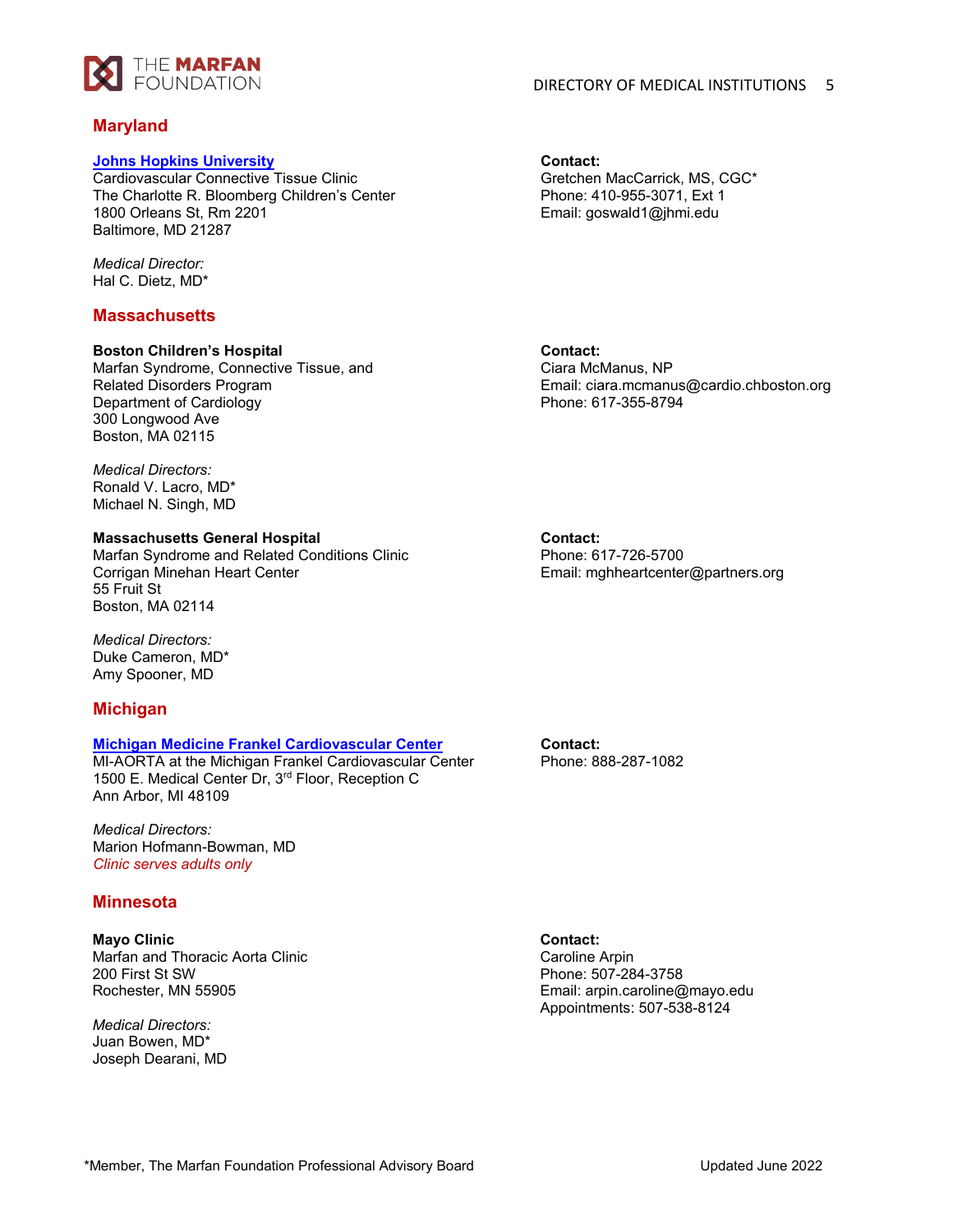

# **Missouri**

### **[Children's Mercy Kansas City](https://marfan.org/wp-content/uploads/2021/07/Childrens-Mercy-Kansas-City-2022.pdf)**

Cardiovascular Genetics Clinic 2401 Gillham Rd Kansas City, MO 64108 *Clinic serves children to age 21*

*Medical Directors:*  Luisa F. Waitman, MD

# **[Cardinal Glennon Children's Hospital](https://marfan.org/wp-content/uploads/2021/09/Cardinal-Glennon-Childrens-Hospital-2021.pdf)**

Marfan Clinic 1465 S. Grand Blvd St. Louis, MO 63104 *Clinic serves children to age 18*

*Medical Director:* Chetana Reddy, MD

# **[Barnes-Jewish Hospital / Washington University](https://marfan.org/wp-content/uploads/2021/09/Barnes-Jewish-Hospital-2021.pdf)**

**[School of Medicine](https://marfan.org/wp-content/uploads/2021/09/Barnes-Jewish-Hospital-2021.pdf)** Marfan Syndrome and Aortopathy Center 4921 Parkview Place, Suite 8A St. Louis, MO 63110 *Clinic serves adults only*

*Medical Director:* Alan C. Braverman, MD, FACC\*

# **New Jersey**

# **[Rutgers Robert Wood Johnson Medical School](https://marfan.org/wp-content/uploads/2021/09/Rutgers-Robert-Wood-Johnson-Medical-School-2022.pdf)**

Rutgers Robert Wood Johnson Aortic Clinic 125 Paterson Street Clinical Academic Building, Suite 4100 New Brunswick, NJ 08901

*Medical Director:* Leonard Lee, MD

#### **[Morristown Medical Center](https://marfan.org/wp-content/uploads/2021/09/Morristown-Medical-Center-2021.pdf)**

Atlantic Aortic Center at Morristown Medical Center 100 Madison Ave Morristown, NJ 07960 *Clinic serves adults only*

*Medical Director:* Benjamin van Boxtel, MD **Contact:** Janda Jenkins, MS, CGC, Genetic Counselor Phone: 816-302-3290 Email: jljenkins@cmh.edu

# **Contact:**

Pediatric Cardiology Schedulers: Cheryl Doeschot or Angela Battles Phone: 314-577-5674 Genetic Counselor (for Marfan screening): Katherine Christensen Phone: 314-268-2700, Ext 3282

# **Contact:**

Dana Gima, RN Barb Stehman, RN Cheryl Marshall, Administrative Assistant Phone: 314-362-1291

**Contact:** Meghan Smith Phone: 732-235-7810 Email: ms3008@rwjms.rutgers.edu

**Contact:** Phone: 973-971-7300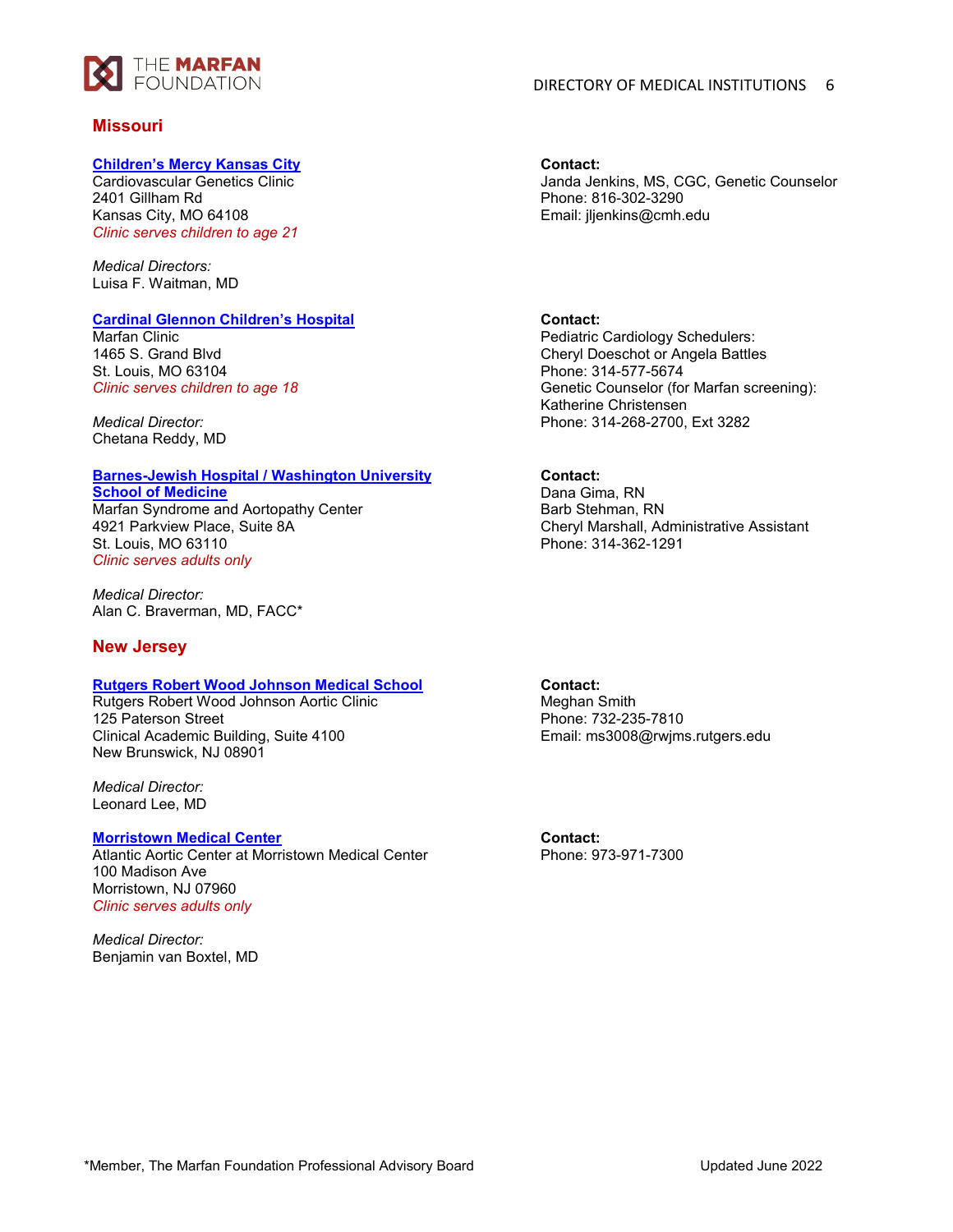

# **New York**

### **[Northwell Health](https://marfan.org/wp-content/uploads/2021/09/Northwell-Health-2021.pdf)**

Center for Marfan Syndrome and Connective Tissue Disorders 300 Community Dr Manhasset, NY 11030 *Clinic serves adults only*

*Medical Director:* Derek Brinster, MD

### **[Icahn School of Medicine at Mount Sinai](https://marfan.org/wp-content/uploads/2021/09/Icahn-School-of-Medicine-at-Mount-Sinai-2021.pdf)**

Cardiovascular Genetics Program Mount Sinai Medical Center Children's Heart Center 1468 Madison Ave (at 100<sup>th</sup> St) Annenberg Building, 3rd Floor New York, NY 10029

*Medical Directors:* Bruce D. Gelb, MD Lakshmi Mehta, MD

#### **[New York Presbyterian Hospital](https://marfan.org/wp-content/uploads/2021/09/NYP-Morgan-Stanley-Childrens-Hospital-2021.pdf)  [Morgan Stanley Children's Hospital](https://marfan.org/wp-content/uploads/2021/09/NYP-Morgan-Stanley-Childrens-Hospital-2021.pdf)**

**[Columbia University Irving Medical Center](https://marfan.org/wp-content/uploads/2021/09/NYP-Morgan-Stanley-Childrens-Hospital-2021.pdf)** Pediatric Marfan Clinic Division of Pediatric Cardiology 3959 Broadway, CHN-2 New York, NY 10032 *Clinic serves children through age 18*

*Medical Directors:* Emile Bacha, MD Michael DiLorenzo, MD Alexandra Channing, MD

# **[Weill Cornell Medicine](https://marfan.org/wp-content/uploads/2021/09/Weill-Cornell-Medicine-2021.pdf)**

Marfan Syndrome and Related Conditions Clinic 525 East 68<sup>th</sup> St New York, NY 10065

*Medical Directors*: Mary J. Roman, MD\* Richard B. Devereux, MD\*

Division of Human Genetics 505 East 70<sup>th</sup> St, Helmsley Tower, 3<sup>rd</sup> Floor New York, NY 10021

Medical Director: Christopher Cunniff, MD **Contact:** Melissa Chau / Joan O'Connell Phone: 833-552-6782 Email: marfanandconnectivetissue@northwell.edu

**Contact:**

Veronica Fettig, CGC Phone: 212-241-3783 Email: veronica.fettig@mssm.edu Appointments: 844-733-7692 Email: childrensheartscheduling@mssm.edu

**Contact:** Phone: 844-HRT-DOCS

# **Contact:**

Wanda Brown (cardiology) Phone: 646-962-4733 Email: wobrown@med.cornell.edu Karmen Baez (cardiothoracic surgery) Phone: 212-746-5194 Email: kab2026@med.cornell.edu

Contact: Phone: 646-962-2205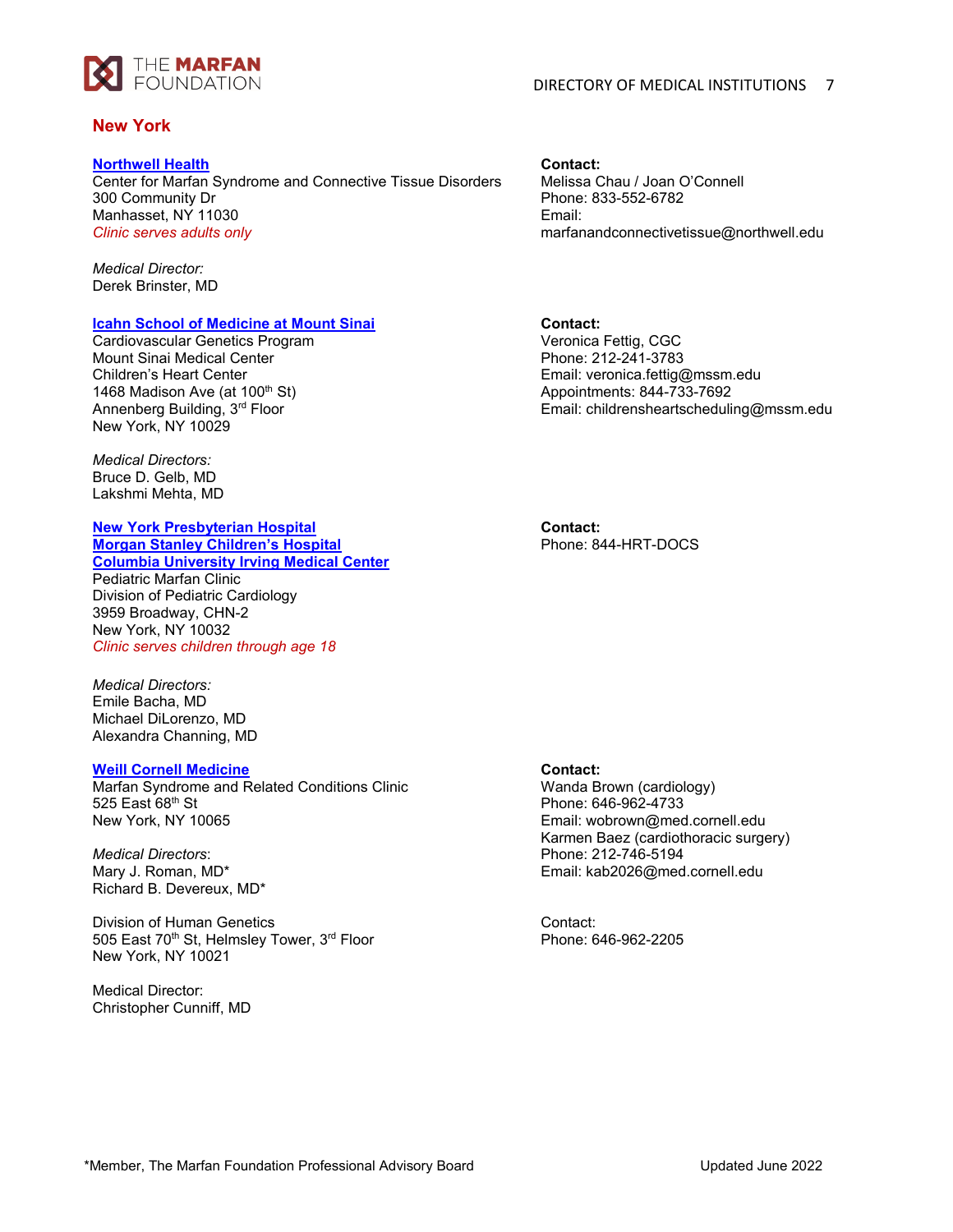

# **North Carolina**

# **[Duke University Medical Center](https://marfan.org/wp-content/uploads/2021/09/Duke-University-2021.pdf)**

Duke Center for Aortic Disease 40 Duke Medicine Circle, Clinic 2F/2G Durham, NC 27710

# *Second Location***:**

Adult Genetics/Cardiology 6301 Herndon Rd Durham, NC 27713

*Medical Director:* G. Chad Hughes, MD

#### **[Wake Forest Baptist Health](https://marfan.org/wp-content/uploads/2021/09/Wake-Forest-Baptist-Health-2021.pdf)**

Cardiovascular Genetics Clinic 1 Medical Center Blvd Winston Salem, NC 27157 *Referral necessary*

*Medical Director:* Matthew Lisi, MD

# **[Sanger Heart and Vascular Institute](https://marfan.org/wp-content/uploads/2021/09/Sanger-Heart-and-Vascular-Institute-2021.pdf)**

**[Levine Children's Hospital](https://marfan.org/wp-content/uploads/2021/09/Sanger-Heart-and-Vascular-Institute-2021.pdf)** Marfan Syndrome and Aortopathy Clinic 1001 Blythe Blvd, Suite 500 Charlotte, NC 28203

*Medical Director:* Matthew Lisi, MD Jorge Alegria, MD

# **Ohio**

# **[Cincinnati Children's Hospital Medical Center](https://marfan.org/wp-content/uploads/2021/07/Cincinnati-Childrens-Hospital-2022.pdf)**

Heart Institute - Cardiovascular Genetics Clinic 3333 Burnet Ave, ML 2003 Cincinnati, OH 45229

*Medical Director:* Nicole M. Brown, MD K. Nicole Weaver, MD

# **[Cleveland Clinic](https://marfan.org/wp-content/uploads/2021/09/Cleveland-Clinic-2021.pdf)**

Aorta Umbrella of Excellence, Marfan and Other Vascular Connective Tissue Disorder Center Heart, Vascular and Thoracic Institute 9500 Euclid Ave, Desk J1-5 Cleveland, OH 44195

*Medical Director:* Vidyasagar Kalahasti, MD **Contact:** Melissa Burkett, NP Phone: 919-613-4447 Email: melissa.merrill@duke.edu

**Contact:** Janise Williams, Clinic Coordinator Phone: 336-713-4510 Email: jswillia@wakehealth.edu

**Contact:**

Taylor Holmes, RN, Nurse Navigator Phone: 704-373-1813 Email: taylor.holmes@atriumhealth.org

# **Contact:**

Amy Shikany, Licensed Genetic Counselor Phone: 513-803-3317 Email:amy.shikany@cchmc.org

#### **Contact:**

Lubna Al Allaf, Secretary to Dr. Kalahasti Phone: 216-445-7259 Email: alallal@ccf.org

*Ohio continued*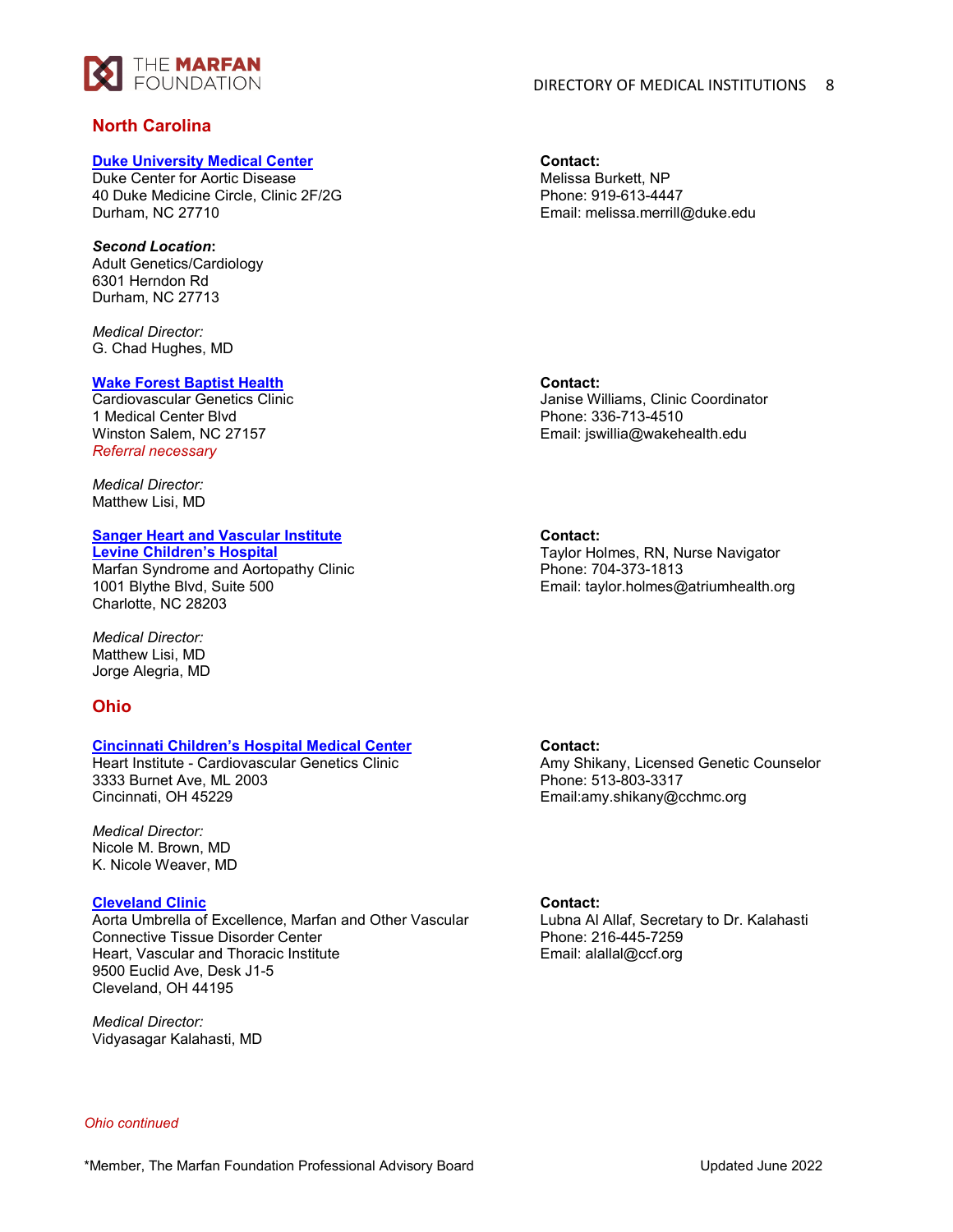

# **[Nationwide Children's Hospital](https://marfan.org/wp-content/uploads/2021/09/Nationwide-Childrens-Hospital-2021.pdf)**

Cardiovascular Genetics Clinic 700 Children's Drive Columbus, OH 43205 *Clinic serves children to 18 years old; established patients followed at Adult Congenital Heart Disease Clinic*

*Medical Director:* Kim McBride, MD Jessica Bowman, MD

# **Pennsylvania**

### **[Children's Hospital of Philadelphia \(CHOP\)](https://marfan.org/wp-content/uploads/2021/09/Childrens-Hospital-of-Philadelphia-2021.pdf)**

Cardiovascular Connective Tissue Disorders Clinic Cardiac Center 3401 Civic Center Blvd Philadelphia, PA 19104 *Clinic serves children to age 21*

*Medical Director:* Stacey Drant, MD

# **[Jefferson Health](https://marfan.org/wp-content/uploads/2021/09/Jefferson-Health-2021.pdf)**

Thomas Jefferson University Hospital Jefferson Aorta Center (JAC) 111 S. 11<sup>th</sup> St Gibbon Bldg, Vascular Center, Suite 6210 Philadelphia, PA 19107

Abington Jefferson Health Jefferson Aorta Center (JAC) 1200 Old York Rd 5 Toll Building Abington, PA 19001 *Clinic serves adults only*

*Medical Director:* Konstadinos Plestis, MD

# **University of Pennsylvania Health System Perelman Center for Advanced Medicine**

Medical Genetics Clinic PCAM South Pavilion 3400 Civic Center Blvd Philadelphia, PA 19104

*Medical Director:* Theodore Drivas, MD, PhD\*

# DIRECTORY OF MEDICAL INSTITUTIONS 9

**Contact:**

Katherine Myers Phone: 614-355-6388 Email: katherine.myers@nationwidechildrens.org Rachel Gosselin 614-722-3296 Email: rachel.gosselin@nationwidechildrens.org

# **Contact:**

CHOP Cardiac Referral Center Phone: 267-426-9600 Fax: 267-426-5139 Email: chopcardiacreferral@chop.edu

# **Contact:**

Jacqueline McGee, NP Aortic Program Coordinator Phone: 215-481-4200 Email: jacqueline.mcgee@jefferson.edu

#### **Contact:**

Megan Lawrence, Clinic Coordinator Phone: 215-662-4740 Email: megan.lawrence@pennmedicine.upenn.edu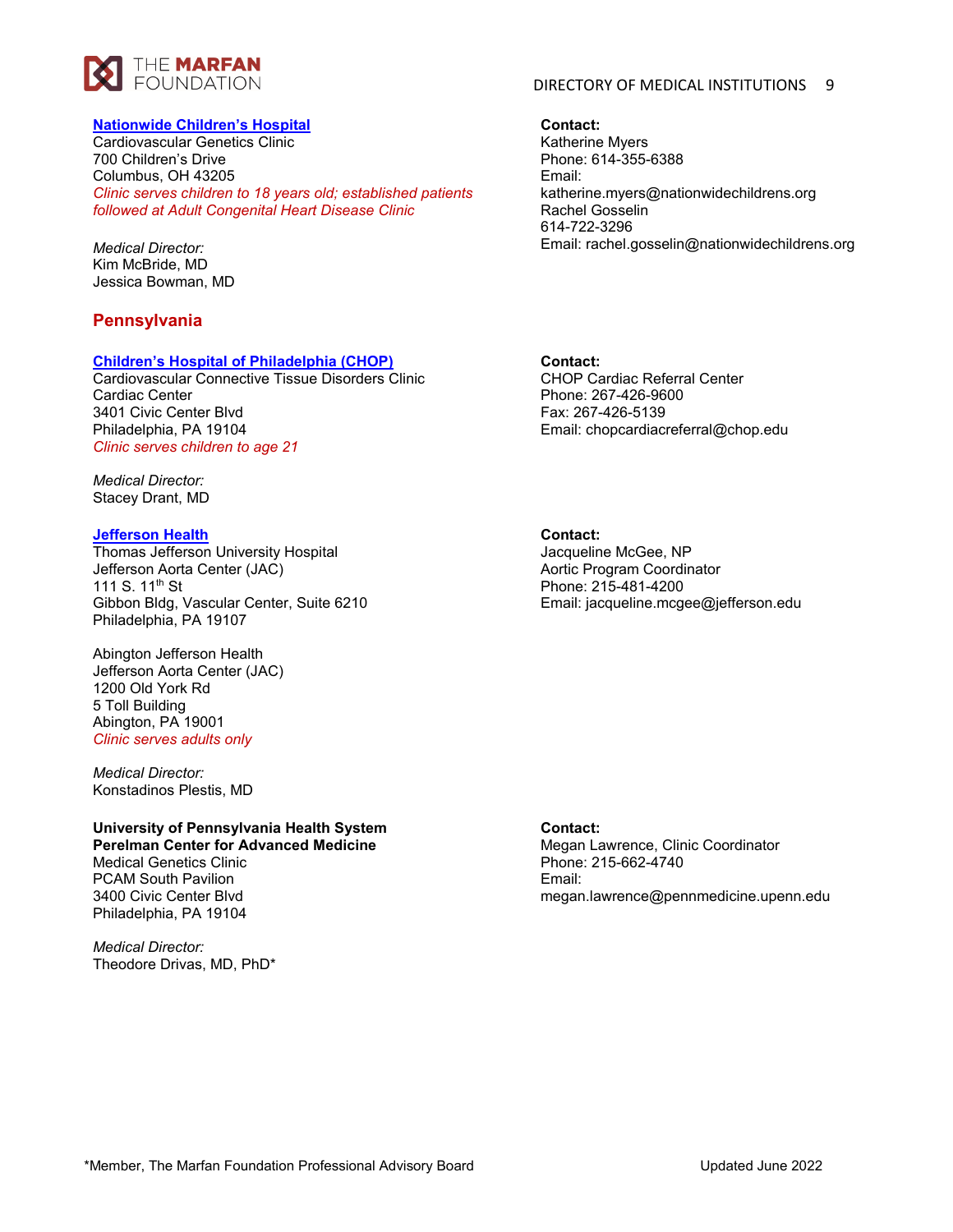

# **South Carolina**

### **[Medical University of South Carolina \(MUSC\)](https://marfan.org/wp-content/uploads/2021/09/Medical-University-of-South-Carolina-2021.pdf)**

MUSC Marfan Center MUSC Ashley River Tower 25 Courtenay Dr Charleston, SC 29425

*Medical Director:* Daniel P. Judge, MD

# **Texas**

# **Texas Children's Hospital**

Cardiovascular Genetics Clinic Genetic Aorta Disorders 6621 Fannin St Houston, TX 77030

*Medical Director:*  Shaine A. Morris, MD, MPH\*

# **[University of Texas Medical Branch -](https://marfan.org/wp-content/uploads/2021/07/UT-Medical-Branch-Galveston-2022.pdf) Galveston**

Cardiothoracic Surgery Clinic 1005 Harborside Dr Galveston, TX 77555

Second location: 250 Blossom Road Webster, TX 77598 *Clinics serve adults only*

*Medical Director:* Abe DeAnda Jr., MD

# **[University of Texas Physicians](https://marfan.org/wp-content/uploads/2021/09/UTHealth-2021.pdf)**

Multidisciplinary Aortic and Vascular Disease Clinic 6410 Fannin St, Suite 600 Houston, TX 77030

*Medical Director:* Dianna M. Milewicz, MD, PhD\*

# **[University of Texas Southwestern Medical Center,](https://marfan.org/wp-content/uploads/2021/09/University-of-Texas-Southwestern-Medical-Center-2021.pdf)**

**[Children's Health](https://marfan.org/wp-content/uploads/2021/09/University-of-Texas-Southwestern-Medical-Center-2021.pdf)** Dilated Aorta Caused by Connective Tissue Disorders Program 1935 Medical District Dallas, TX 75235

Second location: 7601 Preston Rd Plano, TX 75024 *Clinics serve children to age 21*

*Medical Director:* Lynn Mahony, MD **Contact:** Brandon Gee, Coordinator Phone: 843-876-4795 Email: geeb@musc.edu

# **Contact:**

Taylor Beecroft Email: txbeecro@texaschildrens.org Emily Soludcyzk Email: emily.soludczyk@bcm.edu Phone: 832-822-1723 Appointments: 832-82-HEART (43278)

# **Contact:**

Barbara Parish, NP Phone: 409-772-1203 Email: blparish@utmb.edu

# **Contact:**

Main Phone: 713-500-6175 Main Email: cvgenetics@uth.tmc.edu

Isabella Marin, BSN, RN, Coordinator Phone: 713-500-6854 Email: isabella.c.marin@uth.tmc.edu

# **Contact:**

Erica Granado, Scheduler Phone: 214-456-0134 Email: erica.granado@childrens.com